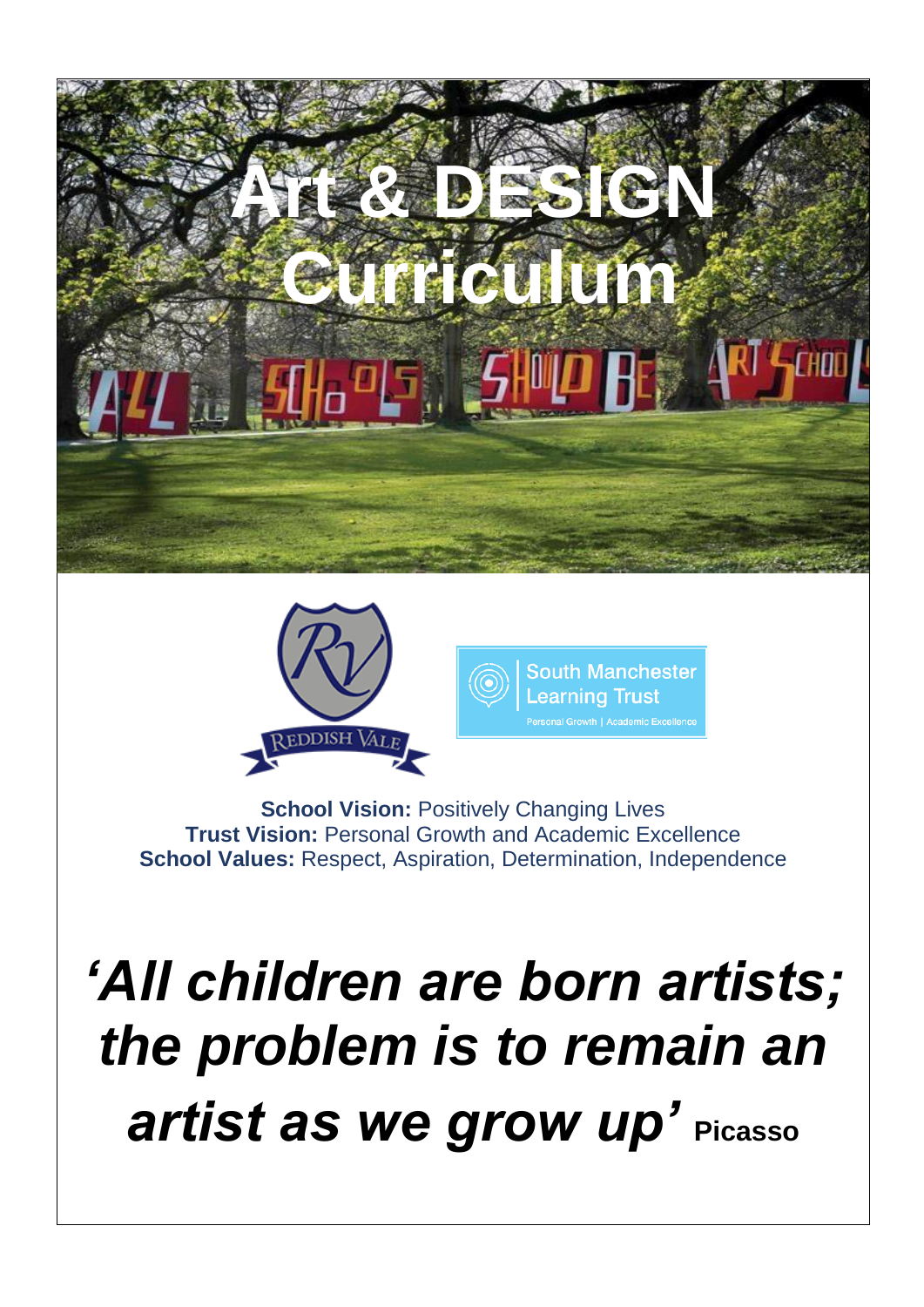## **Vision:**

## *'Creativity now is as important in education as literacy and we should treat it with the*

## *same status'* Ken Robinson

At Reddish Vale we believe that the visual arts offer the opportunity for pupils to complete an experience created on the elements of perception, thought and feeling. This explorative experience is basic to the education process enriching both other areas of the curriculum and students' social skills. We want to motivate, inspire and challenge pupils and feel that through understanding, creating, making and evaluation, the pupils will be able to think creatively and to express themselves through visual language. We seek to broaden the pupils' background knowledge and appreciation of art in a variety of genres and styles from different cultures and times.

**'***If you are not prepared to be wrong you will never come up with anything original'* **Ken Robinson** 

## **Ethos:**

- **To create a totally inclusive curriculum where every child can build confidence and selfesteem.**
- **Give children an opportunity to create a visual language which says something about the way they see and understand a world which is not always as it appears.**
- **Use art as a facilitator to communicate their own thoughts, feelings, ideas and passions.**

## **The relationship between Art and Faith/Spirituality:**

Art reflects, responds to, is shaped by - and even shapes – belief.

An expressive art is the process of art-making rather than the art product itself. In this way, art-making becomes accessible to anyone, because the creative process is central to the journey of discovery, rather than what the final product will look like. The spiritual life, like the expressive arts, is largely about process rather than product.

Spirituality can be the journey, which suggests a sense of constant movement and progression therefore never fully arriving but are always discovering, slowly bringing the whole of ourselves and our experiences to our crafting of meaning. We believe Reddish Vale offers the experience for pupils to try to understand the world in which they live and where they belong in this world.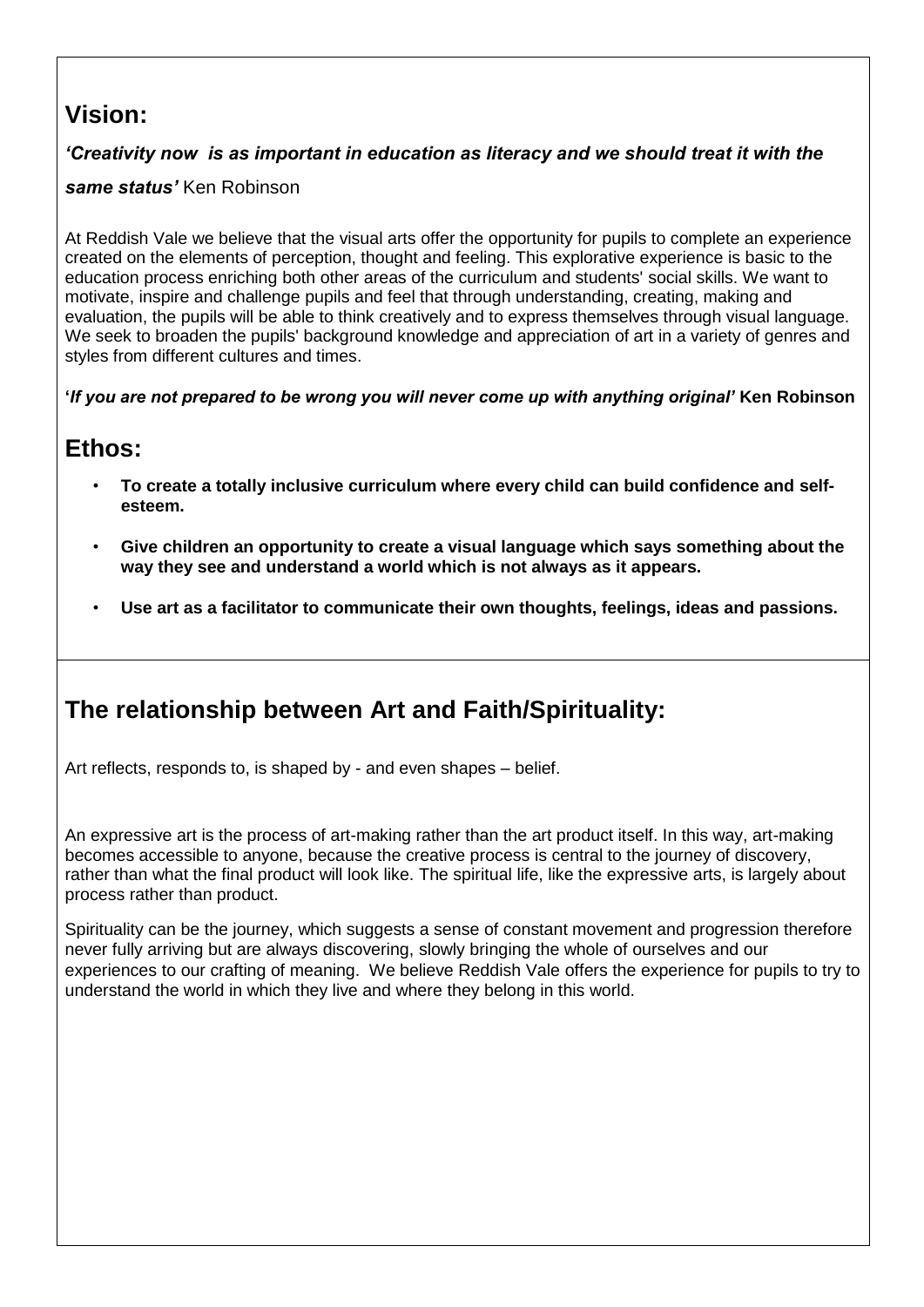

What do we want to achieve through our curriculum?

Pupils are encouraged to explore and develop their creativity in a supportive, enriching and inspirational environment. Our aspirational and inclusive curriculum is designed to promote academic excellence and build personal growth in an explorative approach.

The formal elements introduced in year 7 are enhanced and developed throughout key stage three. Each of the projects are designed to offer an interesting, challenging and fulfilling experience encouraging pupils to think creatively and critically about their own work and the work of others. All pupils should have by the end of this key stage; self-belief, an understanding of the impact the Art world has had through the centuries and a range of key skills which they can apply at a higher-level if they so choose.

We believe that all pupils should have a full and enriching journey through Art, allowing them to develop a wide range of skills and knowledge to make a positive difference to all aspects of their life.

#### **Implementation**

How is our curriculum delivered? Core Concepts and Pedagogy

We believe that to gain conceptual understanding and gradually build on the learnt skills, the lesson sequencing and subject expertise should be at the heart of creative pedagogical approaches. At the start of their leaning journey in Y7, pupils will quickly learn to dispel the myth 'you can/can't draw' and begin to practice and refine a range of skills which are sequenced in a way that develop techniques and knowledge using appropriately selected examples. Through reflective and analytical studies, pupils will learn to apply particular techniques and media in a way that reflects a theme/topic yet allows for a truly individual outcome. Techniques are refined and 'extended' and expectations of all pupils are high throughout this key stage. A range of support materials including 'real' examples by practitioners as and where appropriate and the modelling of techniques in all practical lessons scaffold all learning.

#### **Impact**

What difference is our curriculum making?

We believe assessment should be meaningful and support our pupils in their progression. Teacher, self and peer assessment is used at key points through the year to allow for reflection and refinement where necessary. Summative assessment is used a key points throughout the curriculum but we believe that formative assessment provides the most effective and powerful impact on pupil progression as this is individualised for each student due to the nature of the subject. Through the completion of a rich and varied curriculum, pupils grow and develop in their confidence and ability to reflect, refine and select. This is an essential building block for key stage 4 success.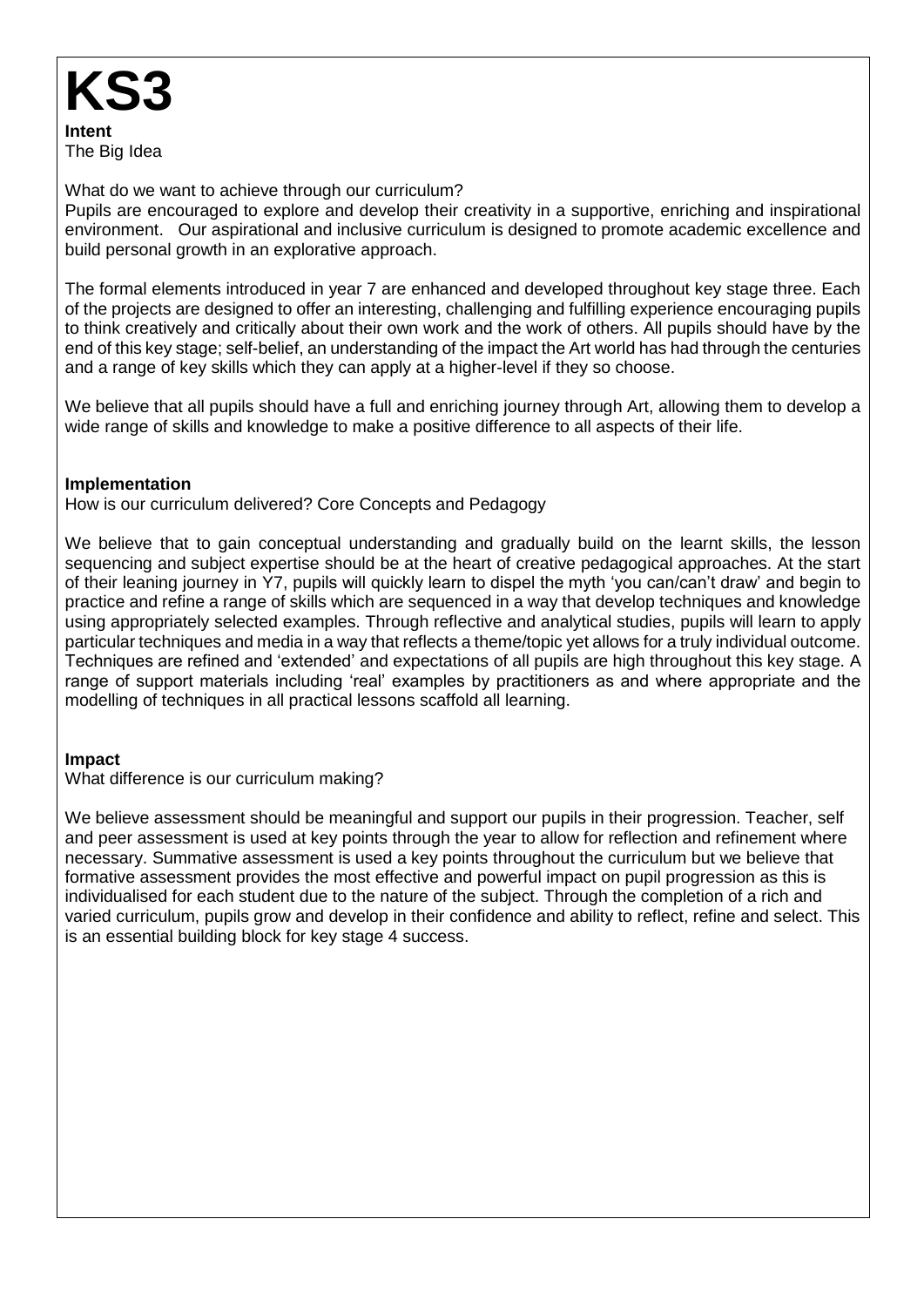# **Art & Design Schemes of Work KS3**

## *"Art is not what you see, but what you make others see."*

- Edgar Degas

**'Learning to look'** At KS3 all students will be taught how to look and observe. By understanding this process students will then be able to apply techniques and methods. Discussions and critiques of work made and artist & Cultures is throughout the year to facilitate annotation based on personal thoughts, opinions and choices made. Methods and processes are underpinned by explorative approaches to themes and medium that are repeated and practised in preparation for KS4 study.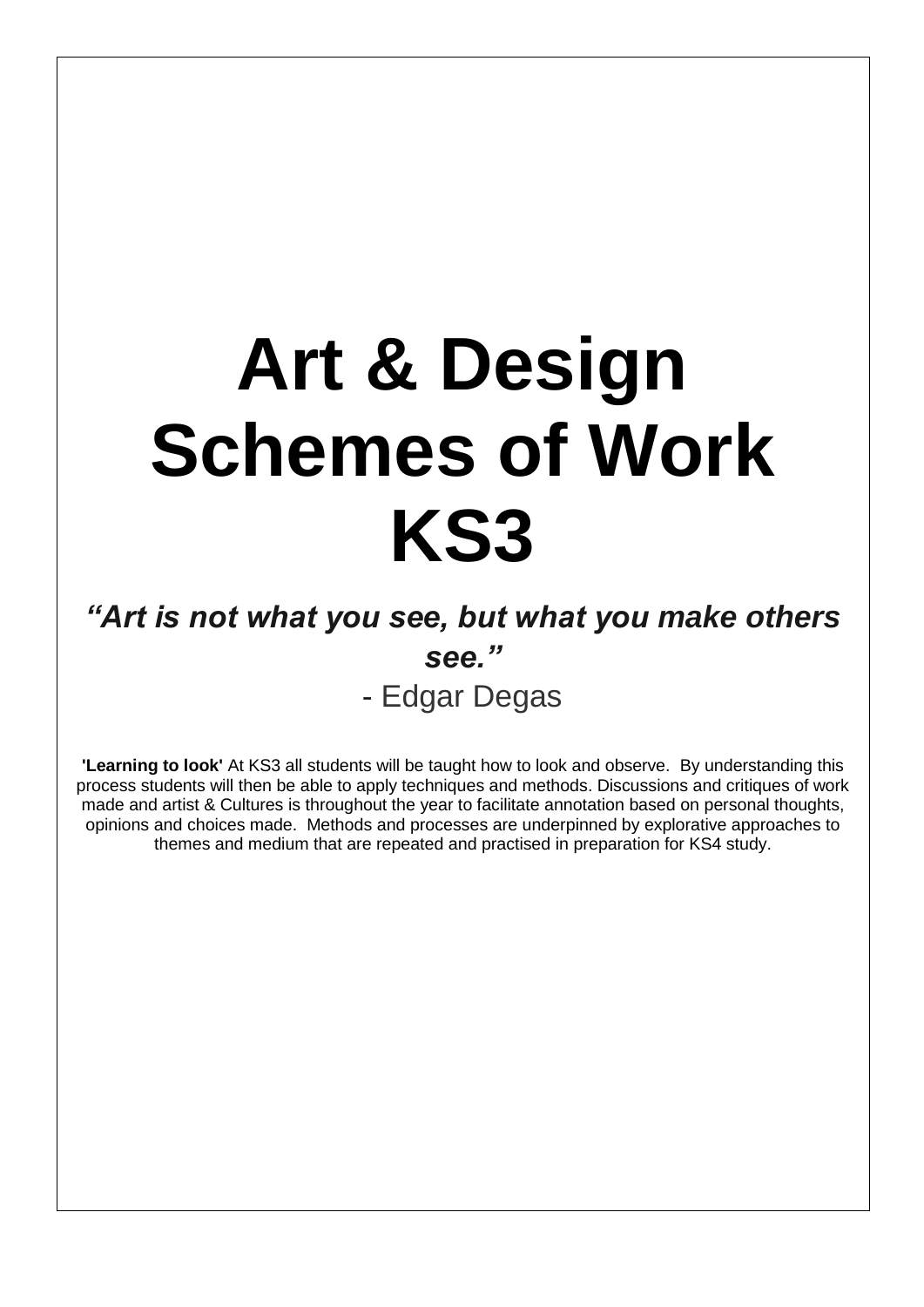| Year             | Term 1                                                                                                                                                                              | Term <sub>2</sub>                                                                                                                                                                                                                                                                                                                                                                                                                                                                                                                                                                                                                                                                                                      | Term <sub>3</sub>                                                                                                                                                                                                         |  |
|------------------|-------------------------------------------------------------------------------------------------------------------------------------------------------------------------------------|------------------------------------------------------------------------------------------------------------------------------------------------------------------------------------------------------------------------------------------------------------------------------------------------------------------------------------------------------------------------------------------------------------------------------------------------------------------------------------------------------------------------------------------------------------------------------------------------------------------------------------------------------------------------------------------------------------------------|---------------------------------------------------------------------------------------------------------------------------------------------------------------------------------------------------------------------------|--|
| group            |                                                                                                                                                                                     |                                                                                                                                                                                                                                                                                                                                                                                                                                                                                                                                                                                                                                                                                                                        |                                                                                                                                                                                                                           |  |
| $\overline{7}$   | Colour<br>A01: Artist research pages of an artist<br>linked to the colour theme (David<br>Hockney).                                                                                 | <b>Still Life</b><br>A01: Artist research pages of an<br>artist linked to Still Life (Carolee<br>Clark).                                                                                                                                                                                                                                                                                                                                                                                                                                                                                                                                                                                                               | <b>Aboriginal Art</b><br>A01: Artist research pages of<br>Aboriginal art.                                                                                                                                                 |  |
|                  | A02: Experimental colour mixing<br>(colour wheel, colour theory)<br>Experimental mark making linked to<br>David Hockney                                                             | A02: Pattern development linked<br>to Carolee Clark<br>Fitting a pattern within a shape                                                                                                                                                                                                                                                                                                                                                                                                                                                                                                                                                                                                                                | AO2: Symbol story development<br>Scraffito technique practise                                                                                                                                                             |  |
|                  | A03: Landscape drawing<br>Homework tasks                                                                                                                                            | A03: Still Life Observational<br>drawings<br>Homework tasks                                                                                                                                                                                                                                                                                                                                                                                                                                                                                                                                                                                                                                                            | AO3: Australian animal drawings<br>Homework tasks                                                                                                                                                                         |  |
|                  | A04: Final outcome: David Hockney<br>inspired landscape using mixed media                                                                                                           | A04: Final outcome: Carolee<br>Clark inspired Still Life drawing<br>using watercolour paint and<br>pencil crayon                                                                                                                                                                                                                                                                                                                                                                                                                                                                                                                                                                                                       | A04: Aboriginal art inspired wall<br>hanging                                                                                                                                                                              |  |
|                  | New skills gained:<br>Artist appreciation / opinions<br>Colour theory and mixing<br>Mark making, observational drawing                                                              | <b>New skills gained:</b><br>Pattern development and<br>composition<br><b>Development of prior skills:</b><br>Artist appreciation / opinions.<br><b>Observational drawing</b>                                                                                                                                                                                                                                                                                                                                                                                                                                                                                                                                          | <b>New skills gained:</b><br>Scraffito technique. Symbol<br>understanding<br>Understanding of a culture<br><b>Development of prior skills:</b><br>Artist appreciation / opinions<br>Observational drawing and composition |  |
| 8                | <b>Tone</b><br>A01: Artist research pages of an artist<br>linked to Tone (A. Joseph)                                                                                                | <b>Graffiti Art</b><br>A01: Artist research pages of an artist linked to Graffiti art (Banksy)<br>AO2: Developing / creating a range of graffiti lettering styles<br>Experimenting with shading techniques<br>Enlargement of tag design<br>Fitting lettering and drawings within a shape.<br>AO3: Observational shoe drawings<br>Enlargement drawing. Homework tasks.<br>Character and symbol drawings<br>A04: Final outcome: Graffiti wall with tonal bricks, graffiti shoe design and<br>developed graffiti tag<br><b>New skills gained:</b><br>Lettering - graffiti style tag<br><b>Enlargement drawing</b><br>Trace and transfer<br><b>Development of prior skills:</b><br>Artist appreciation / opinions / debate |                                                                                                                                                                                                                           |  |
|                  | A02: Experimental mark making<br>Linked to Andrea Joseph<br>Experimenting with different materials<br>to show tone                                                                  |                                                                                                                                                                                                                                                                                                                                                                                                                                                                                                                                                                                                                                                                                                                        |                                                                                                                                                                                                                           |  |
|                  | AO3: Observational drawings of<br>everyday objects<br>Homework tasks                                                                                                                |                                                                                                                                                                                                                                                                                                                                                                                                                                                                                                                                                                                                                                                                                                                        |                                                                                                                                                                                                                           |  |
|                  | A04: Final outcome: Andrea Joseph<br>inspired arrangement of objects. Tone<br>added using a range of techniques                                                                     |                                                                                                                                                                                                                                                                                                                                                                                                                                                                                                                                                                                                                                                                                                                        |                                                                                                                                                                                                                           |  |
|                  | New skills gained:<br>Shading using a range of techniques<br>and materials<br><b>Development of prior skills:</b><br>Artist appreciation / opinions<br><b>Observational drawing</b> |                                                                                                                                                                                                                                                                                                                                                                                                                                                                                                                                                                                                                                                                                                                        |                                                                                                                                                                                                                           |  |
|                  | Composition                                                                                                                                                                         | Observational drawing. Shading. Composition                                                                                                                                                                                                                                                                                                                                                                                                                                                                                                                                                                                                                                                                            |                                                                                                                                                                                                                           |  |
| $\boldsymbol{9}$ | <b>Food Sculptures</b><br>A01: Artist research pages of an artist linked to Food: Joel<br>Penkman and Peter Anton<br>Homework tasks                                                 |                                                                                                                                                                                                                                                                                                                                                                                                                                                                                                                                                                                                                                                                                                                        | Past exam paper - 'Wish you were here'<br>A01: Artist research pages of an artist linked<br>to 'Wish you were here' Pupil independent<br>research                                                                         |  |
|                  | AO2: Ideas for a final piece (3D food sculpture)<br>Experimenting with different materials                                                                                          |                                                                                                                                                                                                                                                                                                                                                                                                                                                                                                                                                                                                                                                                                                                        | AO2: Ideas for a final piece<br>Experimenting with different materials                                                                                                                                                    |  |
|                  | AO3: Observational drawings of relevant objects e.g. cakes,<br>chocolate bars and meals<br>Homework tasks                                                                           |                                                                                                                                                                                                                                                                                                                                                                                                                                                                                                                                                                                                                                                                                                                        | AO3: Observational drawings of relevant<br>objects<br>Homework tasks                                                                                                                                                      |  |
|                  | A04: Final outcome (as planned independently) - 3D Food                                                                                                                             |                                                                                                                                                                                                                                                                                                                                                                                                                                                                                                                                                                                                                                                                                                                        | A04: Final outcome (as planned                                                                                                                                                                                            |  |
|                  | sculpture<br>New skills gained:                                                                                                                                                     |                                                                                                                                                                                                                                                                                                                                                                                                                                                                                                                                                                                                                                                                                                                        | independently)<br><b>Development of prior skills:</b>                                                                                                                                                                     |  |
|                  | Independent research, working independently<br>Working to a brief<br>Creating design ideas                                                                                          |                                                                                                                                                                                                                                                                                                                                                                                                                                                                                                                                                                                                                                                                                                                        | Artist appreciation / opinions<br>Observational drawing and composition<br>Independent research, working independently                                                                                                    |  |
|                  | <b>Development of prior skills:</b><br>Artist appreciation / opinions                                                                                                               | Working to a brief<br>Creating design ideas                                                                                                                                                                                                                                                                                                                                                                                                                                                                                                                                                                                                                                                                            |                                                                                                                                                                                                                           |  |
| 9                | Observational drawing and composition<br><b>Expressive Arts</b>                                                                                                                     |                                                                                                                                                                                                                                                                                                                                                                                                                                                                                                                                                                                                                                                                                                                        |                                                                                                                                                                                                                           |  |
|                  | <b>Thematic Study- Manchester</b><br>Our curriculum is designed to enable pupils to acquire and develop music, art, dance and drama skills,                                         |                                                                                                                                                                                                                                                                                                                                                                                                                                                                                                                                                                                                                                                                                                                        |                                                                                                                                                                                                                           |  |
|                  | using a wide range of materials and processes.                                                                                                                                      |                                                                                                                                                                                                                                                                                                                                                                                                                                                                                                                                                                                                                                                                                                                        |                                                                                                                                                                                                                           |  |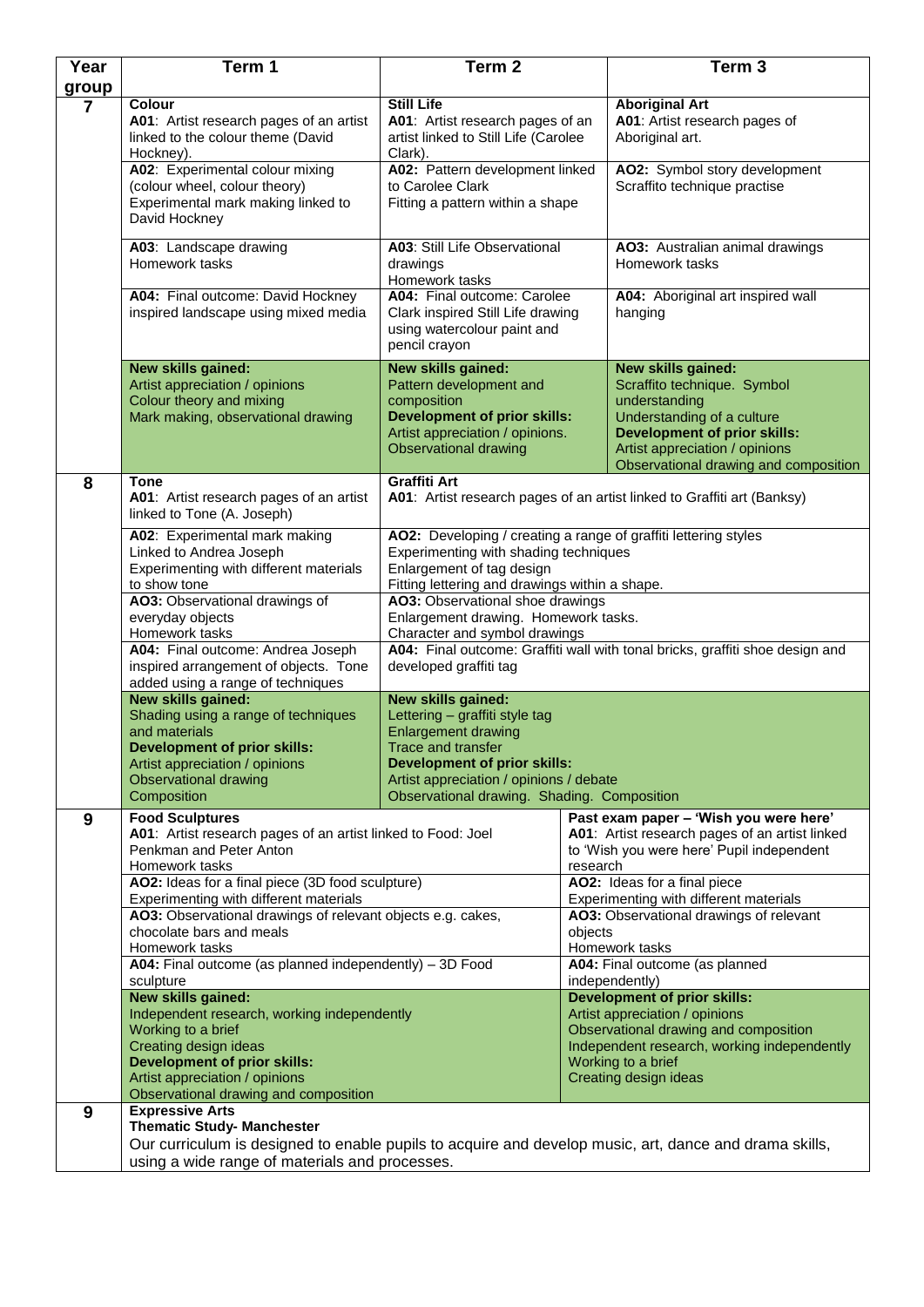

What do we want to achieve through our curriculum?

Pupils are encouraged to explore and develop their creativity in a supportive, enriching and inspirational environment. Our aspirational and inclusive curriculum is designed to promote academic excellence and build personal growth in an explorative approach.

The skills they will build on and refine at Key stage 4 will allow them to be confident in their ability to express themselves through a visual language over time. The projects covered at key stage 4 allow students to develop a varied portfolio of work, which demonstrates a high level of skill in two or more specialisms. The development of a successful portfolio follows a personal journey, which, while it must meet the formal assessment criteria is a visual display of experimentation and expression. The increased volume of carefully selected artists and topics, encourage pupils to further explore the work of both contemporary and historical artists and apply knowledge where appropriate to them as an individual. Pupils should feel a strong sense of pride in their work and take complete ownership as their work develops.

We believe that all pupils should have a full and enriching journey through Art, allowing them to develop a wide range of skills and knowledge to make a positive difference to all aspects of their life.

#### **Implementation**

How is our curriculum delivered? Core Concepts and Pedagogy

While projects are still highly structured and in depth at the start of Key stage 4, over time and through the careful selection of topics covered, pupils will learn through these briefs how to produce a range of experimentations that reflect the themes, artists and medias intended with confidence and maturity. Pupils will apply the techniques practiced at key stage three and where necessary continue to refine their work. As students continue their learning journey, they will take more ownership over decisions and selections made for the final stage of their portfolio development. Through continued discussion and personalised feedback, students will have the confidence required to put their own signature style on their portfolio and self-direct how to produce the desired outcome.

#### **Impact**

What difference is our curriculum making?

We believe assessment should be meaningful and support our pupils in their progression. Teacher, self and peer assessment is used at key points through the year to allow for reflection and refinement. Feedback is continuous and will inform pupils individually about suggested improvements or ideas for further development. Pupils are encouraged to personalise their work and in doing so, this often 'drives' the pupils on. Their ideas and opinions are often a catalyst for the most successful work and during the 1-1 tutorialbased lessons in the later part of the course; pupils are supported with exemplar work, teacher knowledge and many other available resources. Pupils become experts in their own right and are enthused by the impressive outcomes displayed around the School. The improved outcomes year on year are testament to the challenging and rewarding Art learning journey and is evidenced through the impressive portfolios our pupils continue to produce.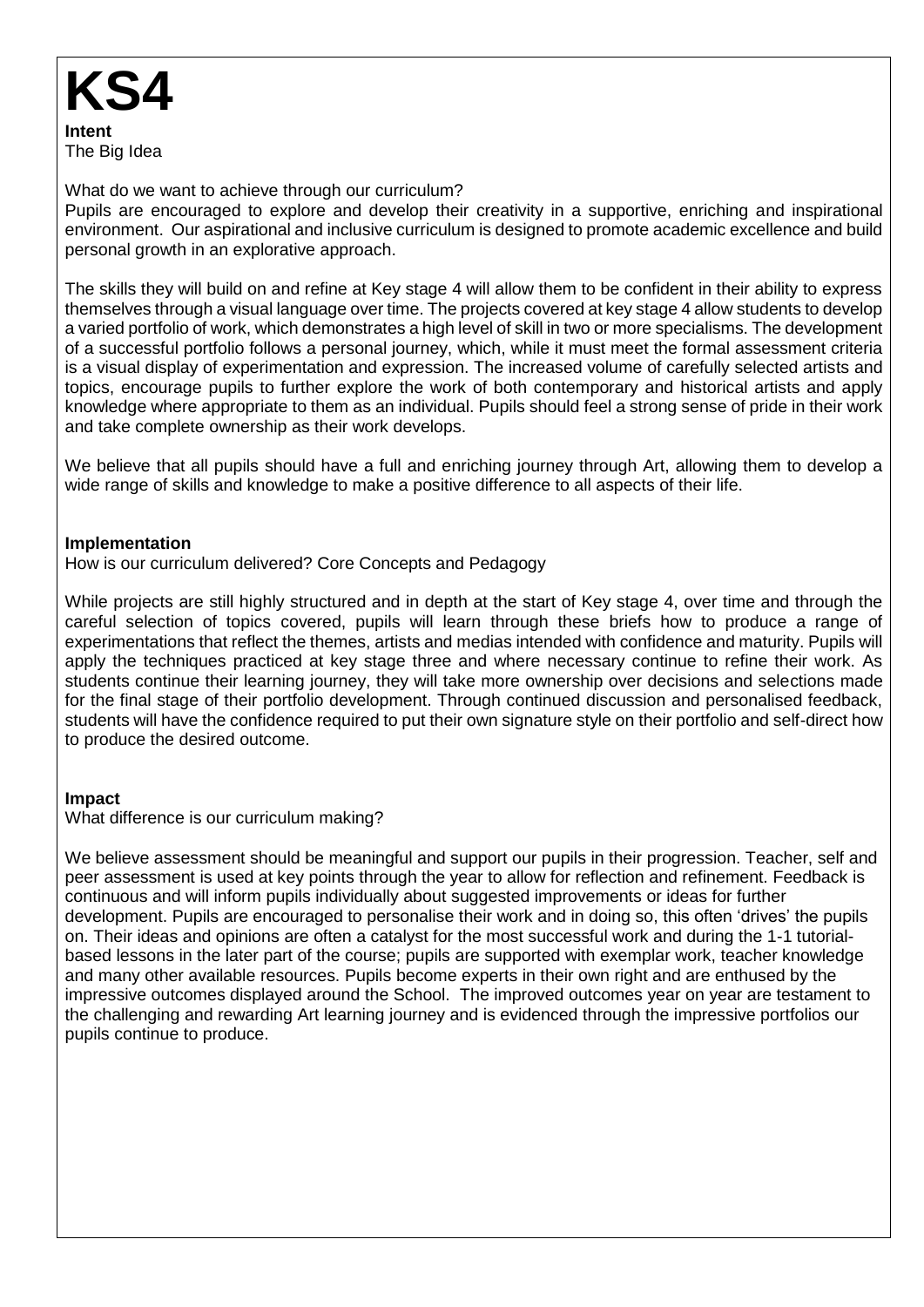## **Art & Design Schemes of Work KS4**

## *"Art is not what you see, but what you make others see."*

- Edgar Degas

GCSE projects are planned so that teachers take full ownership of the individual discipline. This allows the projects to cover diverse themes, developing and planning always changing and progressing. Schemes of work can be planned with rigour and prescriptive directions for pupils or loose and organic stimulus's providing pupils with a certain amount of control for where and how their work may evolve.

**Drawing for INTENTION/PURPOSE underpins every project.**

**An element of RISK TAKING is encouraged in personal responses.**

### **EXPLORATION is the key to success.**

Art, craft and design promotes learning across a variety of experiences and through various processes, tools, techniques, materials and resources to generate different kinds of evidence of working and outcomes. Pupils explore, through a range of two-dimensional and/or three-dimensional processes and media, practical application of skills and relevant critical and contextual sources such as the work of contemporary artists, craftspeople and designers and the different purposes, intentions and functions of art. The course is 60% coursework and 40% externally set exam which will happen in the final year.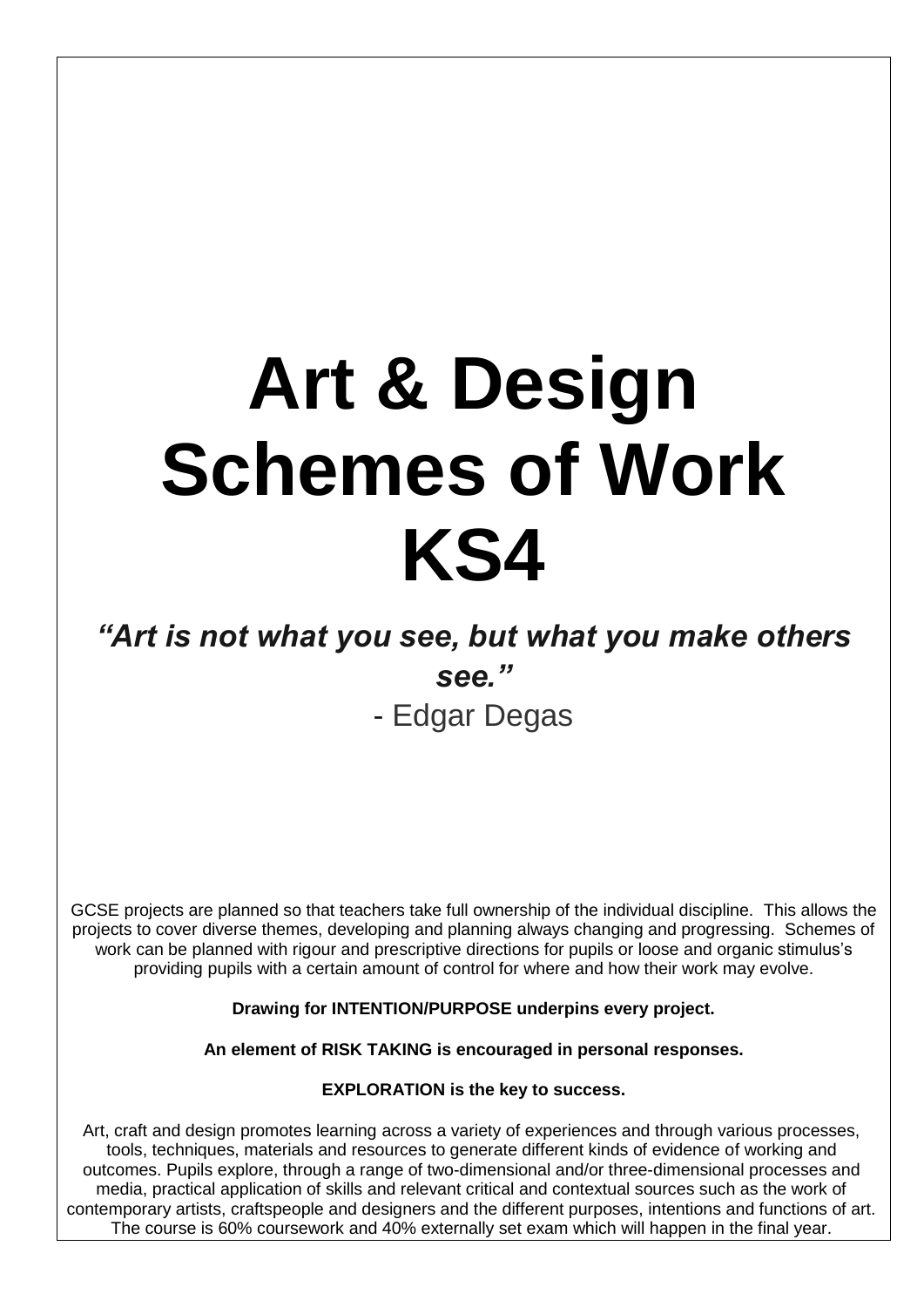| Year  | Term 1                                                                                                                                                                                                                                                                                                                                                                                                                                                                                                                                                                                                                                                                                                                                                                                                                                                                                                                     |                                                                                                                                                                                                                                            | Term <sub>2</sub>                                                                                                                                                                                                  | Term <sub>3</sub>                                                                                                                                                                                                  |
|-------|----------------------------------------------------------------------------------------------------------------------------------------------------------------------------------------------------------------------------------------------------------------------------------------------------------------------------------------------------------------------------------------------------------------------------------------------------------------------------------------------------------------------------------------------------------------------------------------------------------------------------------------------------------------------------------------------------------------------------------------------------------------------------------------------------------------------------------------------------------------------------------------------------------------------------|--------------------------------------------------------------------------------------------------------------------------------------------------------------------------------------------------------------------------------------------|--------------------------------------------------------------------------------------------------------------------------------------------------------------------------------------------------------------------|--------------------------------------------------------------------------------------------------------------------------------------------------------------------------------------------------------------------|
| group |                                                                                                                                                                                                                                                                                                                                                                                                                                                                                                                                                                                                                                                                                                                                                                                                                                                                                                                            |                                                                                                                                                                                                                                            |                                                                                                                                                                                                                    |                                                                                                                                                                                                                    |
| 10    | <b>Surrealism</b><br>AO1: Artist research pages of an artist linked to 'Surrealism' and book<br>sculptures (Jade Harvey - Brown, Sue Blackwell) Pupil independent<br>research<br>Homework tasks<br>AO2: Ideas for a final piece (Book sculpture plans)<br>Experimenting with different materials onto book pages<br>Paper manipulation experiments<br>AO3: Observational drawings of objects linked to Alice in Wonderland, wide<br>range of media<br>Homework tasks<br>AO4: Final outcomes (as planned independently)<br>Book sculpture?<br>Paper manipulation final piece<br>Book (including front cover design) displaying successful book pages<br>New skills gained:<br>Paper manipulation techniques<br><b>Development of prior skills:</b><br>Artist appreciation / opinions<br>Observational drawing and composition<br>Independent research, working independently<br>Working to a brief<br>Creating design ideas |                                                                                                                                                                                                                                            |                                                                                                                                                                                                                    | <b>Natural Forms</b><br>AO1: Artist research pages of an<br>artist linked to Natural Forms (Lucy<br>Arnold) Pupil independent research<br>Homework tasks                                                           |
|       |                                                                                                                                                                                                                                                                                                                                                                                                                                                                                                                                                                                                                                                                                                                                                                                                                                                                                                                            |                                                                                                                                                                                                                                            |                                                                                                                                                                                                                    | AO3: Observational drawings of<br>objects linked To pupils own choice of<br>Natural Form, wide range of media<br>Homework tasks                                                                                    |
|       |                                                                                                                                                                                                                                                                                                                                                                                                                                                                                                                                                                                                                                                                                                                                                                                                                                                                                                                            |                                                                                                                                                                                                                                            |                                                                                                                                                                                                                    | <b>Development of prior skills:</b><br>Artist appreciation / opinions<br>Observational drawing and<br>composition<br>Independent research, working<br>independently<br>Working to a brief<br>Creating design ideas |
| 11    | <b>Natural Forms</b><br>(continued)<br>AO2: Ideas for a final<br>piece<br>Experimenting with<br>different materials                                                                                                                                                                                                                                                                                                                                                                                                                                                                                                                                                                                                                                                                                                                                                                                                        | <b>Mock Exam</b><br>AO1:<br><b>Artist</b><br>research<br>AO2:<br><b>Experimenting</b><br><b>Ideas</b>                                                                                                                                      | <b>Exam preparation</b><br>A01: Artist research pages of<br>an artist linked to chosen<br>question<br>AO2: Ideas for a final piece<br>Experimenting with different<br>materials                                    | <b>Exam preparation</b><br>A01: Artist research pages of an<br>artist linked to chosen question<br>AO2: Ideas for a final piece<br>Experimenting with different materials                                          |
|       | A04: Final outcome<br>(as planned<br>independently)                                                                                                                                                                                                                                                                                                                                                                                                                                                                                                                                                                                                                                                                                                                                                                                                                                                                        | AO3:<br><b>Drawings</b>                                                                                                                                                                                                                    | AO3: Observational drawings of<br>relevant objects. Photos /<br>collages / collecting                                                                                                                              | AO3: Observational drawings of<br>relevant objects. Photos / collages /<br>collecting                                                                                                                              |
|       |                                                                                                                                                                                                                                                                                                                                                                                                                                                                                                                                                                                                                                                                                                                                                                                                                                                                                                                            | AO4:<br><b>Final</b><br>outcome                                                                                                                                                                                                            | A04: Final outcome (as planned<br>independently)                                                                                                                                                                   | A04: Final outcome (as planned<br>independently)                                                                                                                                                                   |
|       | <b>Development of prior</b><br>skills:<br>Artist appreciation /<br>opinions<br><b>Observational drawing</b><br>and composition<br>Independent research,<br>working independently<br>Working to a brief<br>Creating design ideas                                                                                                                                                                                                                                                                                                                                                                                                                                                                                                                                                                                                                                                                                            | <b>Development</b><br>of prior skills:<br>Artist<br>appreciation /<br>opinions<br>Observational<br>drawing and<br>composition<br>Independent<br>research,<br>working<br>independently<br>Working to a<br>brief<br>Creating<br>design ideas | <b>Development of prior skills:</b><br>Artist appreciation / opinions<br>Observational drawing and<br>composition<br>Independent research, working<br>independently<br>Working to a brief<br>Creating design ideas | <b>Development of prior skills:</b><br>Artist appreciation / opinions<br>Observational drawing and<br>composition<br>Independent research, working<br>independently<br>Working to a brief<br>Creating design ideas |

| <b>Functional Skills:</b>                                                                                                                                                                                                                                                                                                                                                                     |                                                                                                                                                                                           |
|-----------------------------------------------------------------------------------------------------------------------------------------------------------------------------------------------------------------------------------------------------------------------------------------------------------------------------------------------------------------------------------------------|-------------------------------------------------------------------------------------------------------------------------------------------------------------------------------------------|
| <b>Literacy</b>                                                                                                                                                                                                                                                                                                                                                                               | <b>Numeracy</b>                                                                                                                                                                           |
| Class discussions using key words (on board and around the<br>classroom). Bloom's taxonomy used (random selection colour<br>coded questions) to ensure the questioning is challenging for<br>every pupil and to encourage higher thinking skills.<br>Annotating artwork by the pupil's chosen artist using Bloom's<br>taxonomy questions. Pupils encouraged to include their own<br>opinions. | Working out the layout / composition<br>Drawing to scale, using a ruler<br>Drawing 3D shapes and forms<br>Constructing 3D models / sculpture<br>Repeat patterns<br>Working from a 2D plan |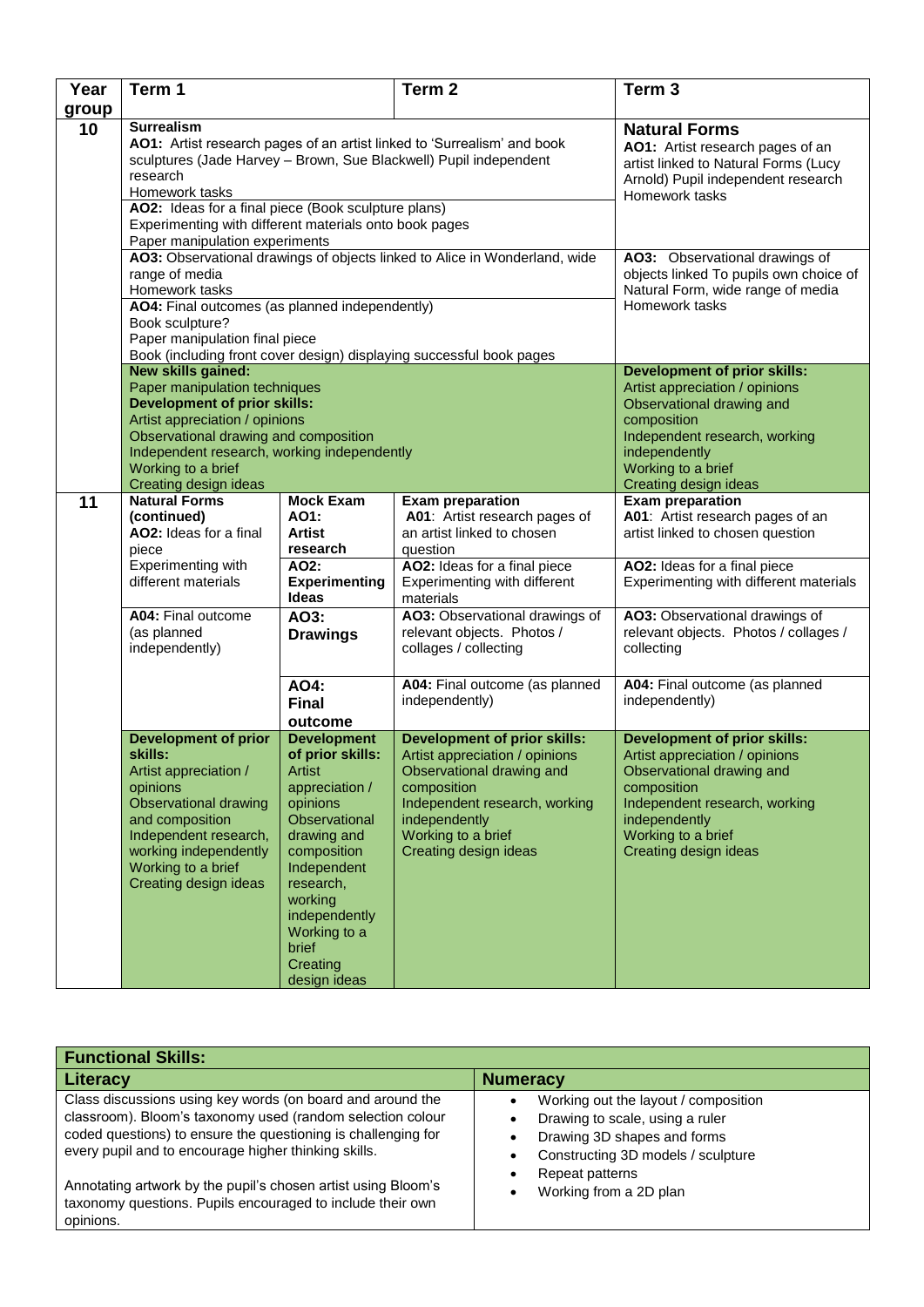| Contribution to students social, moral, spiritual, cultural, personal development & wellbeing                                                                                                                                                                                                                                                                                                                                                                                                                                                                                                                                                                                                                                                                                                                                                                                                                                                                                                                             |                                                                                                                                                                                                                                                                                                                                                                                                                    |                                                                                                                                                                                                                                                                                                                                                                                                                                                                                                                                                                                                                                                                                                                         |                                                                                                                                                                                                                                                                                                                                                                                                                                                                                                                                                                     |                                                                                                                                                                                                                                                                                                       |
|---------------------------------------------------------------------------------------------------------------------------------------------------------------------------------------------------------------------------------------------------------------------------------------------------------------------------------------------------------------------------------------------------------------------------------------------------------------------------------------------------------------------------------------------------------------------------------------------------------------------------------------------------------------------------------------------------------------------------------------------------------------------------------------------------------------------------------------------------------------------------------------------------------------------------------------------------------------------------------------------------------------------------|--------------------------------------------------------------------------------------------------------------------------------------------------------------------------------------------------------------------------------------------------------------------------------------------------------------------------------------------------------------------------------------------------------------------|-------------------------------------------------------------------------------------------------------------------------------------------------------------------------------------------------------------------------------------------------------------------------------------------------------------------------------------------------------------------------------------------------------------------------------------------------------------------------------------------------------------------------------------------------------------------------------------------------------------------------------------------------------------------------------------------------------------------------|---------------------------------------------------------------------------------------------------------------------------------------------------------------------------------------------------------------------------------------------------------------------------------------------------------------------------------------------------------------------------------------------------------------------------------------------------------------------------------------------------------------------------------------------------------------------|-------------------------------------------------------------------------------------------------------------------------------------------------------------------------------------------------------------------------------------------------------------------------------------------------------|
| <b>Social</b>                                                                                                                                                                                                                                                                                                                                                                                                                                                                                                                                                                                                                                                                                                                                                                                                                                                                                                                                                                                                             | <b>Moral</b>                                                                                                                                                                                                                                                                                                                                                                                                       | <b>Spiritual</b>                                                                                                                                                                                                                                                                                                                                                                                                                                                                                                                                                                                                                                                                                                        | <b>Cultural</b>                                                                                                                                                                                                                                                                                                                                                                                                                                                                                                                                                     | <b>Personal development</b><br>& well being                                                                                                                                                                                                                                                           |
| Pupils learn about a<br>range of art<br>movements and<br>artists.<br><b>Pupils express their</b><br>own ideas, opinions<br>and feelings about<br>the artwork during<br>class discussions.<br>We use Bloom's<br>taxonomy<br>questioning to<br>encourage pupils to<br>express their<br>thoughts and<br>opinions about a<br>given piece of<br>artwork. When a pupil<br>is explaining their<br>thoughts / opinions,<br>the rest of the class<br>are expected to listen<br>carefully. The<br>behaviour<br>expectations are<br>displayed and<br>explained at the start<br>of the lesson.<br><b>Pupils also express</b><br>their opinions<br>through written work.<br>Pupils are able to<br>justify their opinions.<br><b>Pupils are</b><br>encouraged to be<br>experimental and to<br>take risks in their<br>work.<br><b>Pupils regularly</b><br>reflect on their own<br>work. This includes<br>responding to my<br>written feedback<br>which gives the<br>pupils strengths and<br>targets for<br>improvement in their<br>work. | <b>Pupils are</b><br>encouraged to<br>discuss any moral<br>issues linked to the<br>artist / style /<br>movement.<br><b>Pupils actively</b><br>contribute in class<br>discussions about<br>the opinion of art<br>critics. Pupils have<br>the opportunity to<br>learn about the life,<br>work and<br>inspirations of a<br>wide range of artists<br>and art movements,<br>including reference<br>to the Great Masters | <b>Pupils work is</b><br>celebrated around the<br>school. 'Excellent<br>homework' boards<br>and classroom<br>displays also<br>celebrate the hard<br>work of pupils.<br>We study a wide<br>range of male and<br>female artists from all<br>over the world. Pupils<br>develop<br>communication skills<br>through actively<br>contributing in class /<br>group discussions.<br><b>Pupils express their</b><br>own opinions;<br>Bloom's taxonomy to<br>help pupils to use<br>higher level thinking<br>skills.<br>Regular peer and self-<br>assessment is<br>completed regularly.<br><b>Pupils are taught to</b><br>give and receive<br>positive criticism in<br>order to inform ideas<br>and decisions about<br>their work. | <b>Pupils are</b><br>encouraged to<br>experiment with a<br>variety of traditional<br>and non-traditional<br>art materials and<br>processes.<br>We study a wide<br>range of male and<br>female artists from<br>all over the world<br>and from a wide<br>range of cultures.<br><b>Following their</b><br>initial research,<br>pupils will link their<br>findings to their<br>own work. Pupils<br>will develop their<br>knowledge and<br>understanding of<br>artist's ideas and<br>concepts and how<br>they have been<br>informed by their<br>cultural<br>environment. | In Art, we regularly<br>discuss the skills we<br>are using and how they<br>link to different careers.<br>We discuss our Art<br>careers board.<br><b>Pupils are encouraged</b><br>to express feelings and<br>emotions through<br>creating their artwork<br>Our lunchtime art club<br>is well attended. |